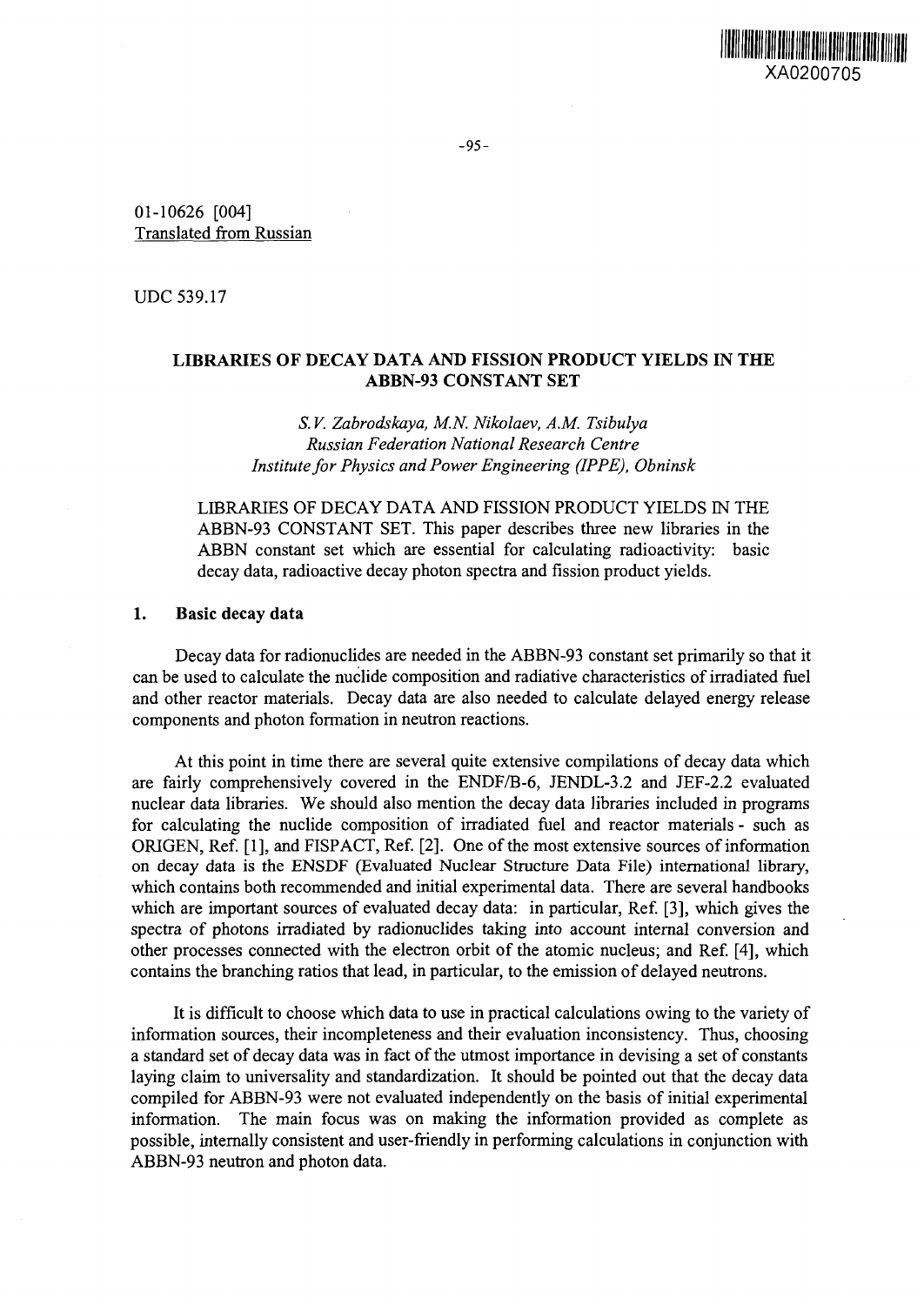The formats for the basic decay data are described in detail in Ref. [5]. The tables contain data for all the isotopes of a specific element, the symbol for which is indicated in the first line (see example below). At least one line is given to each isotope; a whole number identifier is given in the first column.

The first real parameter in the header line is the atomic number Z.

- 1st column four-digit isotope identifier: the three leftmost digits are the mass number; the rightmost digit is the isomer and stability identifier,
- 2nd column a letter indicating the nature of the content of the data given: a hyphen signifies that the isotope is radioactive and its values are given in the subsequent columns as listed below:
- "A" signifies, that the isotope is stable and, instead of the isomeric transition (IT) probability, the isotopic abundance in its natural mixture is given;
- "B" signifies, that as a result of at least one of the possible modes of decay, the productnucleus may be formed not only in the ground state but also in a metastable state (in that case the data for this isotope are entered on two lines: whereas the decay probability is given, as for all radioactive isotopes, in the first line, the probability of a metastable state forming for the corresponding decay path is given in the second line);
- ; 'C" signifies, that two isomeric states may form during decay, and three lines of data are given for the isotope under consideration; the probability of a first metastable state forming is given in the second line, and the probability of a second metastable state forming is given in the third line,
- 3rd column the unit of time for the half-life:  $s =$  seconds;  $m =$  minutes;  $d =$  days;  $v =$  years.
- 4th column the half-life in the unit indicated.
- 5th column "BETA+" is the  $(\beta^+ + \epsilon)$  decay probability.
- 6th column "BETA-" is the  $\beta$  decay probability.
- 7th column "IT" is the isomeric transition probability.
- 8th column "ALFA" is the alpha decay probability.
- 9th column "SF" is the spontaneous fission probability.
- 10th column-"E-GAM " is the energy removed by photons.
- 1 lth column "E-BET " is the energy removed by electrons.
- 12th column "E-ALF" is the energy removed by alpha-particles and other heavy charged decay products (for example, fragments during spontaneous fission, protons emitted in several cases following beta-decay, etc.).
- 13th columnindicates that there is a 15-group representation of the photon spectrum in the ABBN library of photon spectra for radioactive nuclei.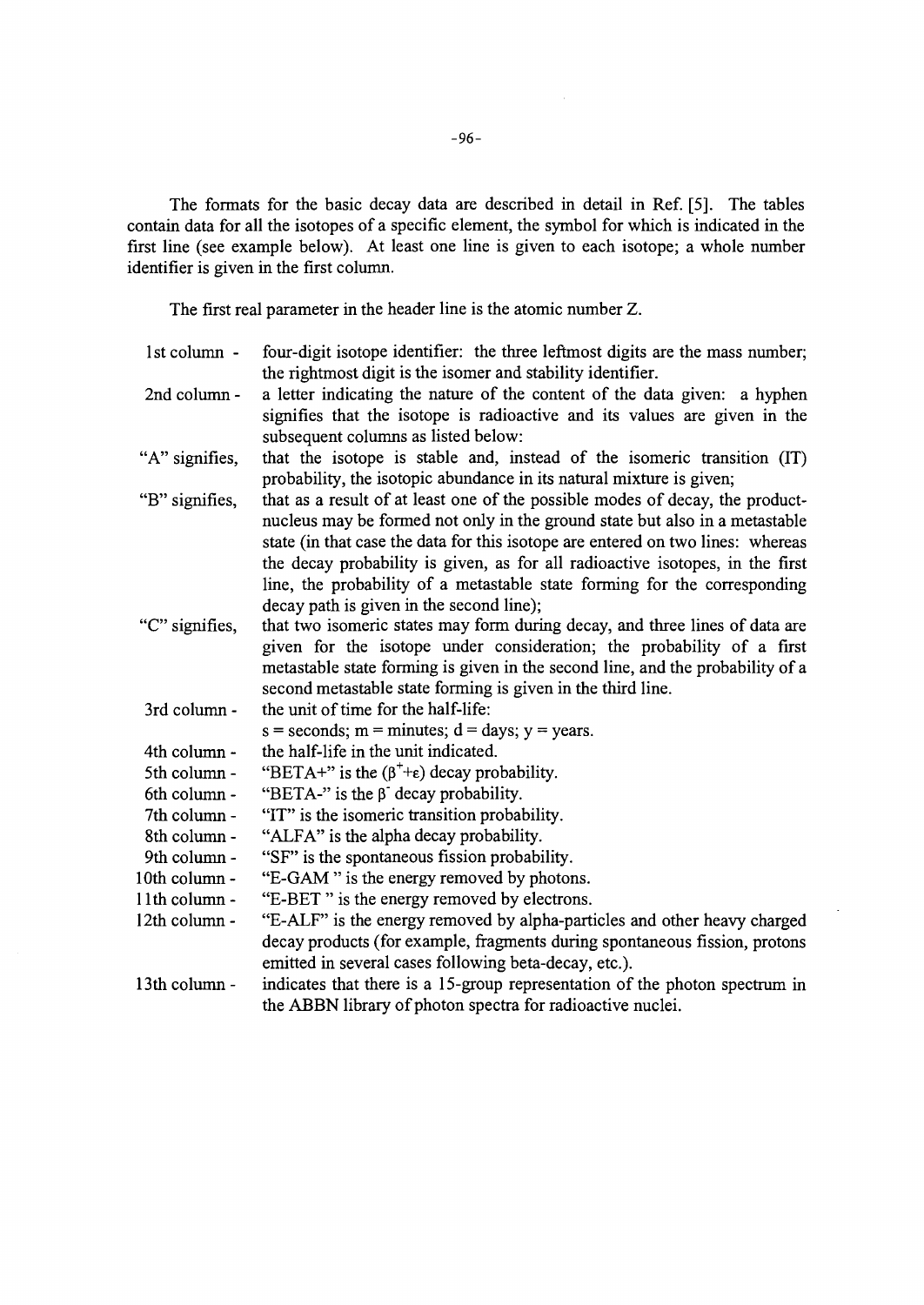The MF=90 with MT=O tables contain data on the energies released directly during decay. In addition, MF=90, MT=1 tables have been drawn up using a special program and have exactly the same format, except that the "E-GAM", "E-BET" and "E-ALF" columns contain the total energy releases in the whole radioactive decay chain right up to decay into a stable nucleus or a nucleus with a half-life of more than 3 years.

The tables give the corresponding branching ratios (in fractions and not in percentages) for those nuclei whereby, during decay, daughter nuclei may form not only in the ground state but also in the metastable states.

The tables also give data for stable isotopes: the abundance of each isotope in its natural mixture. The library of basic decay data now contains information on 2361 nuclides. By way of example, Table 1 gives decay data forPo.

### **2. Radioactive decay photon spectra**

Multiplicities and photon energy spectra emitted during radioactive decay are given in an MF=91 table in a 15-group representation from 0 to 11 MeV. The main data sources for this library were the International Commission on Radiological Protection handbook, Ref. [3], and the JEF-2 library. As in the case of the basic decay data, decay photon spectra for all isotopes were collated in one consolidated MF=91 table named after the chemical symbol of the element to which these isotopes relate. Photon spectra are not necessarily given for all the isotopes for which decay data are given. The decay data library has a sign which indicates whether photon spectra data exist for a given radioactive nucleus. At present, the photon spectra library contains data for 819 radionuclides.

Apart from the 15-group photon spectra, the table gives the energies and yields of several (up to four) of the strongest gamma lines. It should be pointed out that the contributions of these lines to the 15-group spectra given were also taken into account. If the lines identified are considered separately in calculating radioactive decay photon propagation in a medium, their contribution should be subtracted from the 15-group spectra given.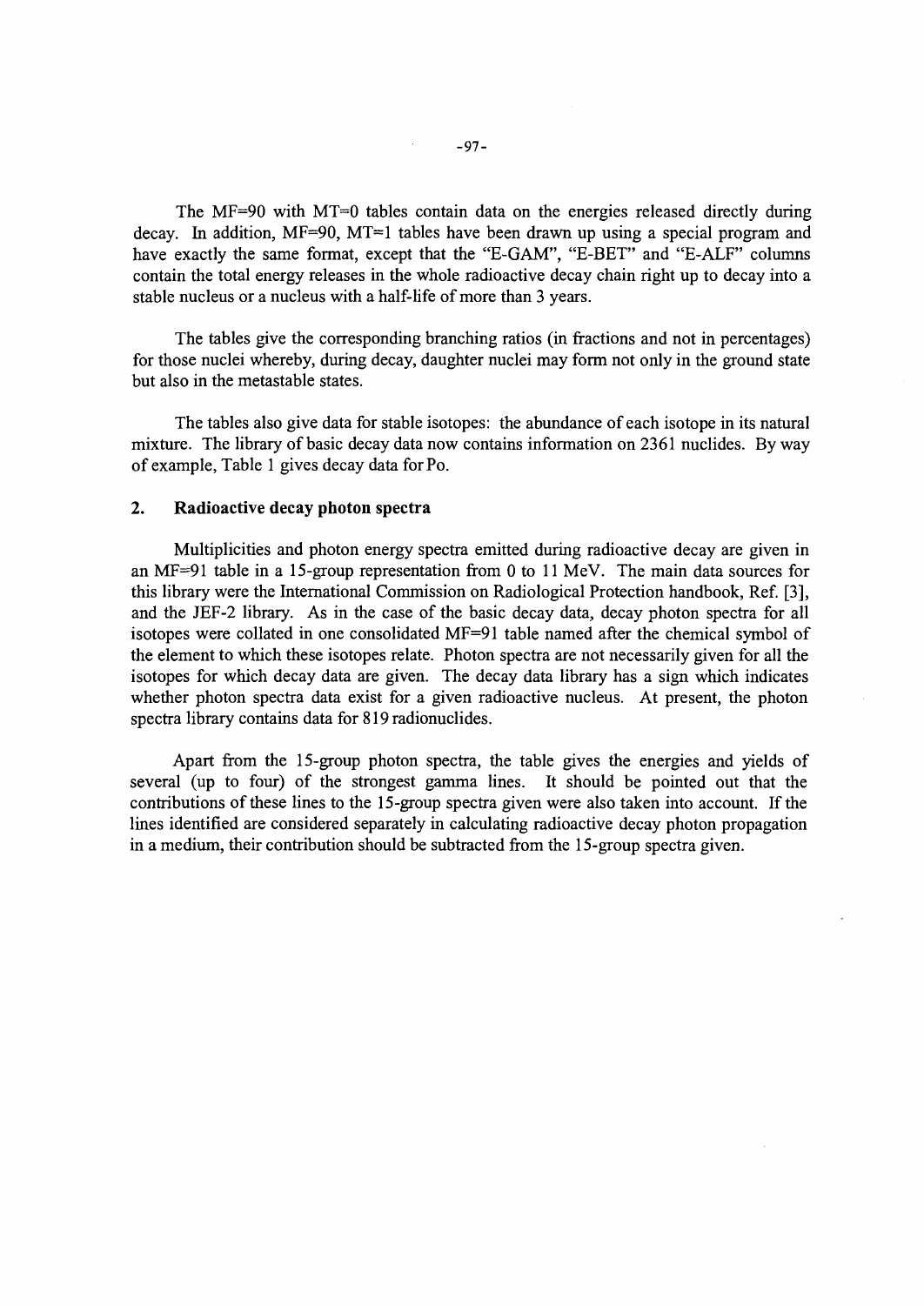Table 1. Decay data for Po

 $\bar{\bar{z}}$ 

| $NAM=PO$ |   |                        | BIB=FOND  | $MF = 90$ | $MT =$ | 0     | $Z = 84$ . |    |                                                   |                          |            |
|----------|---|------------------------|-----------|-----------|--------|-------|------------|----|---------------------------------------------------|--------------------------|------------|
|          |   |                        | $LT = 26$ | $LC = 12$ |        |       |            |    | $LS = 12$ $LF = (I4, a2, e6.0, a1, 5e7.0, 3e8.0)$ |                          |            |
| * A      |   | T1/2                   | $BETA+$   | BETA-     | IT     |       | ALFA       | SF | E-GAM                                             | E-LOC                    | $E-ALF$    |
| $2020 -$ |   | 44.7m                  | 98.0      |           |        |       | 2.0        |    | $8.40 - 1$                                        | $1.58 - 1$               | $1.11 - 1$ |
| $2030 -$ |   | 36.7m                  | 99.89     |           |        |       | 0.11       |    | $1.63 + 0$                                        | $1.47 - 1$               | $5.90 - 3$ |
| $2031 -$ |   | 1.2m                   | 4.5       |           | 95.5   |       |            |    | $1.60 + 0$                                        | $2.36 - 1$               |            |
| $2040 -$ |   | 3.53h                  | 99.34     |           |        |       | 0.66       |    | $1.15 + 0$                                        | $1.50 - 1$               | $3.55 - 2$ |
| $2050 -$ |   | 1.8h                   | 99.96     |           |        |       | 0.04       |    | $1.59 + 0$                                        | $5.32 - 2$               | $2.10 - 3$ |
| 2060 B   |   | 8.8d                   | 94.55     |           |        |       | 5.45       |    | 1.19+0                                            | $1.41 - 1$               | $2.84 - 1$ |
|          | М |                        |           |           |        |       | 0.0        |    |                                                   |                          |            |
|          |   | 2070 - 350.m           | 99.97     |           |        |       | 0.03       |    | $1.29 + 0$                                        | $4.22 - 2$               | $1.10-3$   |
|          |   | $2071 - 2.8s$          |           |           | 100.   |       |            |    | 1.088                                             | $2.88 - 1$               |            |
|          |   | 2080 B 2.898y 2.2-3    |           |           |        |       | 100.       |    | $1.90 - 5$                                        | $1.13 - 7$               | 5.115      |
|          | М |                        |           |           |        |       | 0.0        |    |                                                   |                          |            |
|          |   | 2090 - 102.y           | 0.26      |           |        | 99.74 |            |    | $5.15 - 3$                                        | $4.40 - 4$               | $4.97 + 0$ |
|          |   | 2100 - 138.4d          |           |           |        |       | 100.       |    | $8.50 - 6$                                        | $8.18 - 8$               | $5.40+0$   |
|          |   | 2110 B 0.516s          |           |           |        |       | 100.       |    | $7.70 - 3$                                        | $2.00 - 4$               | $7.59 + 0$ |
|          | М |                        |           |           |        |       | 1.0        |    |                                                   |                          |            |
| 2111 B   |   | 25.2s                  |           |           |        |       | 100.       |    | $1.49 + 0$                                        | $1.00 - 2$               | $7.55 + 0$ |
|          | м |                        |           |           |        |       | 1.0        |    |                                                   |                          |            |
|          |   | $2120 - 3. -7s$        |           |           |        |       | 100.       |    | 0.0                                               | 0.0                      | $8.95 + 0$ |
|          |   | $2121 \quad 1.42 - 8s$ |           |           | 87.    |       | 13.        |    | $1.12 + 0$                                        | $1.23 - 1$               | $1.34 + 0$ |
|          |   | $2122 - 45.1s$         |           |           |        |       | 100.       |    | $9.10 - 2$                                        | $3.70 - 4$               | $8.95 + 0$ |
|          |   | $2130 - 4.2 - 6s$      |           |           |        |       | 100.       |    | 0.0                                               | 0.0                      | $8.54 + 0$ |
|          |   | $2140 - 1.64 - 4s$     |           |           |        |       | 100.       |    | $8.33 - 5$                                        | $8.19 - 7$               | $7.83 + 0$ |
|          |   | $2150 - 1.78 - 3s$     |           | .04       |        |       | 99.96      |    | 1.76-4                                            | $6.30 - 6$               | $7.52 + 0$ |
|          |   | $2160 - 0.15s$         |           |           |        |       | 100.       |    | $1.69 - 5$                                        | $1.61 - 7$               | $6.91 + 0$ |
| 2170 -   |   | 9. S                   |           | 5.        |        |       | 95.        |    | 0.1                                               | 0.                       | 6.329      |
|          |   | $2180 - 3.05m$         |           | 0.02      |        |       | 99.98      |    |                                                   | $9.12 - 6$ 1.42-5 6.11+0 |            |
| *        |   |                        |           |           |        |       |            |    |                                                   |                          |            |

**-98-**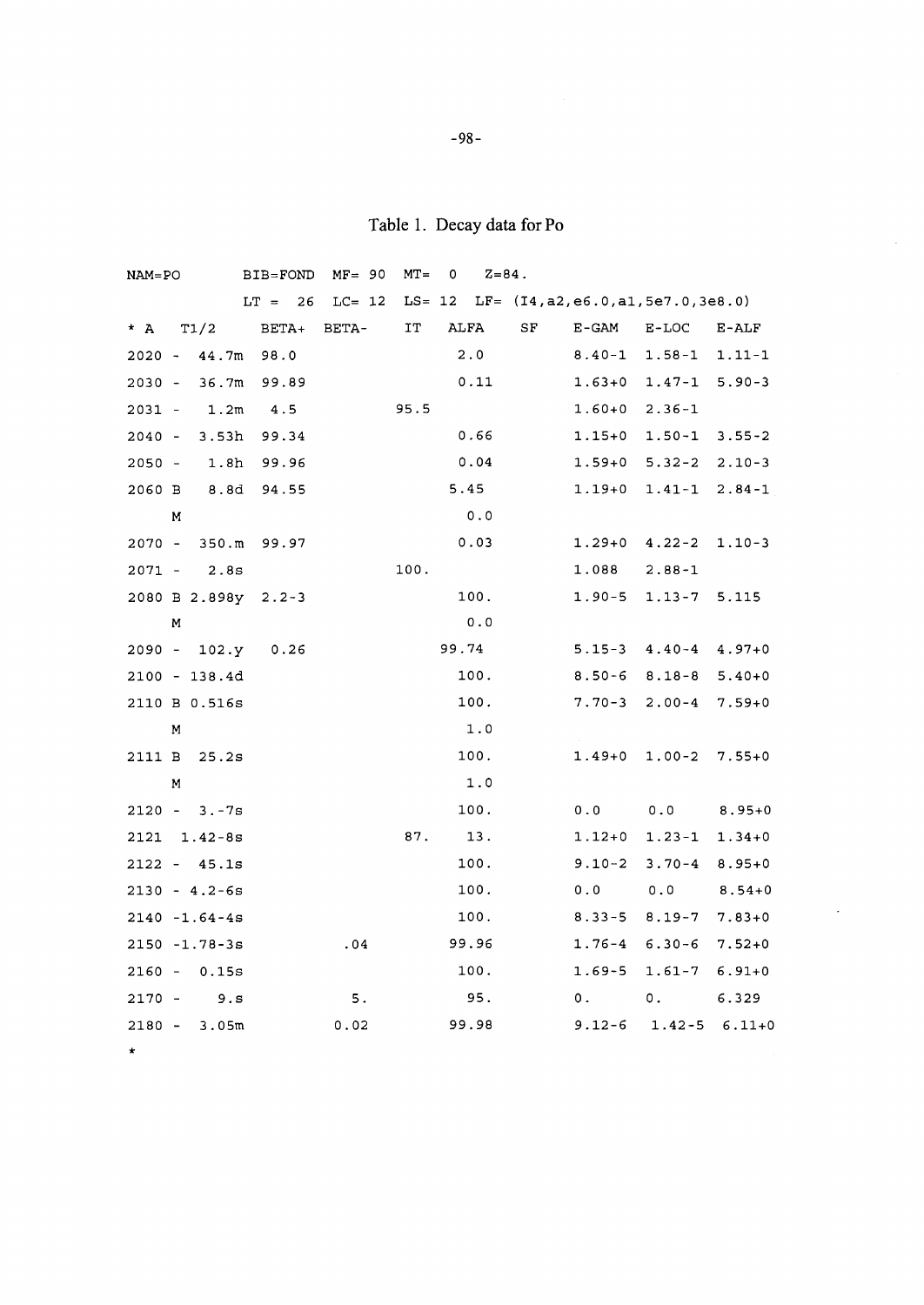When the 15-group spectra were being plotted, the yields were corrected in such a way as to conserve in the group approximation the total energy of the photons in each energy group. Since the same (average group) energy is ascribed in this approximation to all photons in a given group, the group multiplicity for energy conservation is calculated according to the formula:

$$
\Lambda_j = \sum_n \lambda_n \times E_{\gamma,n} / E_j + \int_{\Delta E_j} \lambda(E_\gamma) \times (E_\gamma / \overline{E}_j) dE_\gamma
$$
\n(1)

Here  $\lambda_n$  and  $E_{\gamma_n}$  are the yield and energy of the n-th line in the energy group under consideration,  $\lambda(E_{\gamma})$  is the continuous spectrum of the multiplicity of decay photons, and  $\overline{E}_i$  is the average energy of the photons in the group.

The format of the MF=99 tables, containing data on radioactive decay photon spectra, is described in Ref. [5] and illustrated in Table 2 by the example of tungsten isotopes

| NAM=W        |      |                                                                                                                                                     |                                  |       | BIB=BN93 MF= 99 MT= $0$ Z = 74.        |                  | DAT=0312.92 |
|--------------|------|-----------------------------------------------------------------------------------------------------------------------------------------------------|----------------------------------|-------|----------------------------------------|------------------|-------------|
| $LV = 10$    |      |                                                                                                                                                     |                                  |       | LT = 24 LC= 8 LS= 8 LF = $(14, 9E7.0)$ |                  |             |
| $\star$      |      |                                                                                                                                                     | Radioactive decay photon yields. |       |                                        |                  |             |
| $\star$      |      |                                                                                                                                                     |                                  |       | 15 groups and the 4 strongest lines    |                  |             |
|              | 1769 |                                                                                                                                                     |                                  |       | 1779 1789 1799 1819 1859               | 1879             | 1889        |
| $\mathbf{r}$ |      |                                                                                                                                                     |                                  |       |                                        |                  |             |
|              |      |                                                                                                                                                     |                                  |       |                                        |                  |             |
| 1234567      |      |                                                                                                                                                     |                                  |       |                                        |                  |             |
|              |      |                                                                                                                                                     |                                  |       |                                        |                  |             |
|              |      |                                                                                                                                                     |                                  |       |                                        |                  |             |
|              |      |                                                                                                                                                     |                                  |       |                                        |                  |             |
|              |      |                                                                                                                                                     |                                  |       |                                        |                  |             |
|              |      |                                                                                                                                                     |                                  |       |                                        |                  |             |
| 8            |      | .0109                                                                                                                                               |                                  |       |                                        |                  |             |
| 9            |      | .3575                                                                                                                                               |                                  |       |                                        | .0386            |             |
| 10           |      | .4667                                                                                                                                               |                                  |       |                                        | .7249            |             |
| 11           |      | .2536                                                                                                                                               |                                  | .0004 |                                        | $\cdot$ 0        | .0068       |
| 12           |      | .7174 .6026                                                                                                                                         | .0017                            |       | $.0 \qquad 2.32 - 4$                   | .1104            | $\cdot$ 0   |
| 13           |      | 1.5050 1.5750                                                                                                                                       | .2117 .7617                      |       | .6417 3.38-4                           | .4167            | .0033       |
| 14<br>15     |      | $\begin{matrix} .0&\quad 0&\quad 0&\quad \  \end{matrix}$ .0 $\begin{matrix} .3667&\quad 0&\quad 0.0&\quad \end{matrix}$<br>.2933 .2867 .1133 .2000 |                                  |       | .1200 8.39-5                           | $\cdot$ 0 $\sim$ | $\cdot$ 0   |
| $\star$      |      |                                                                                                                                                     |                                  |       |                                        | .2200            | $\cdot$ 0   |
| 101          |      | 1.0360                                                                                                                                              |                                  |       | $2.13 - 4$                             | .6858            |             |
| 201          |      | .1020                                                                                                                                               |                                  |       | 0.1254                                 | .2930            |             |
| 102          |      | .1156                                                                                                                                               |                                  |       |                                        | .4795            |             |
| 202          |      | .4980                                                                                                                                               |                                  |       |                                        | .2340            |             |
| 103          |      | .4270                                                                                                                                               |                                  |       |                                        |                  |             |
| 203          |      | .1310                                                                                                                                               |                                  |       |                                        |                  |             |
| 104          |      |                                                                                                                                                     |                                  |       |                                        |                  |             |
| 204          |      |                                                                                                                                                     |                                  |       |                                        |                  |             |
| $\star$ .    |      |                                                                                                                                                     |                                  |       |                                        |                  |             |

Table 2. Photon spectra emitted during the decay of W isotopes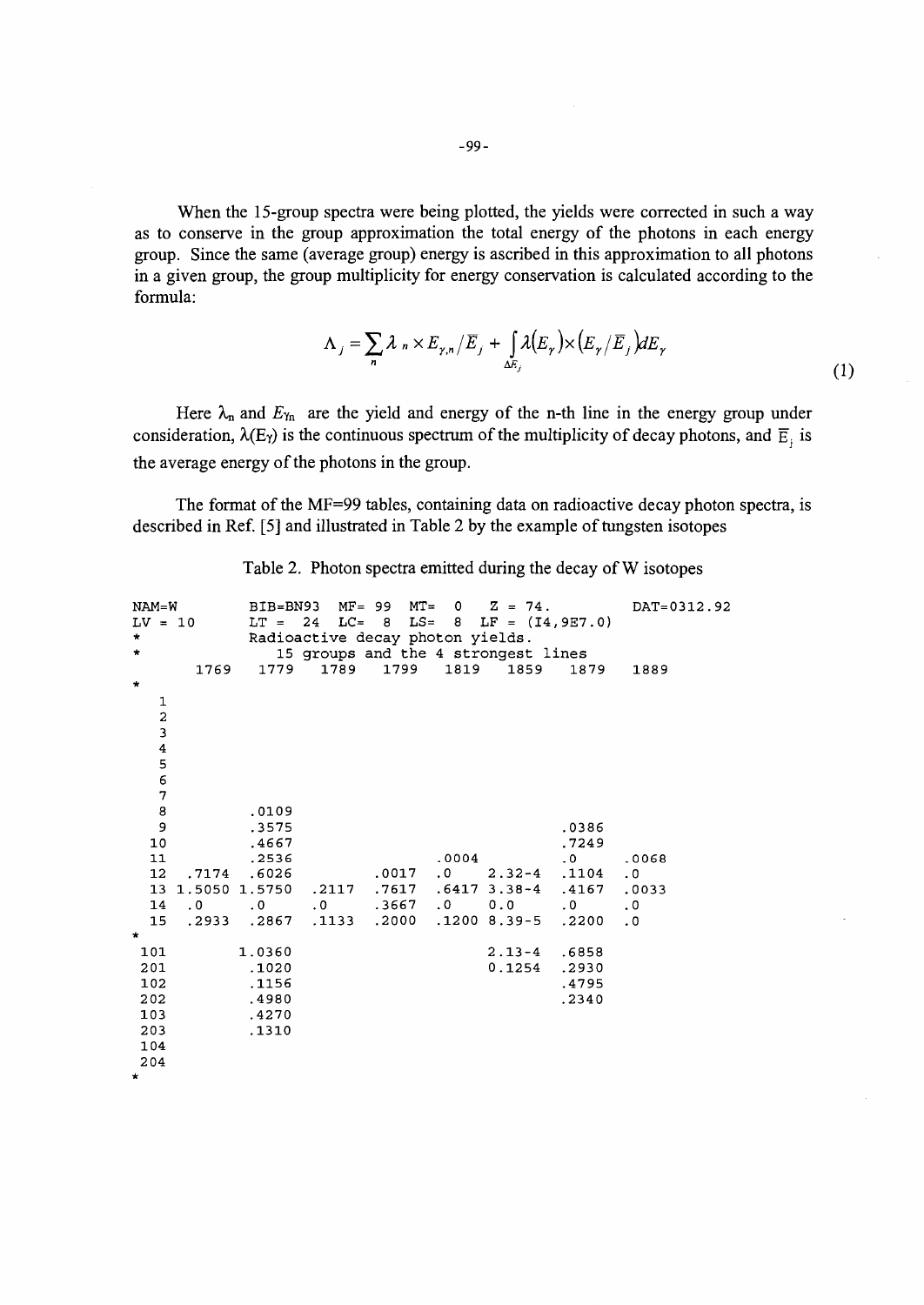Specialized programs were written to verify the compiled libraries. The first of these was for all the nuclides for which a photon spectrum is given; the energy removed by the photons was calculated on the basis of the group yields given. This value was then compared with the value given in the EGAM column of the decay data library. The causes of discrepancies were established and eliminated. The second program was written with the aim of verifying data for the strong lines that had been identified. The verification procedure consisted of determining the energy remaining once the contribution from the strong lines to each energy group had been subtracted. The remaining value should be zero or positive.

Apart from the aforementioned verification programs, the SUBGAM program was written to calculate the activity and total photon spectrum for a sample of a given composition. The input file includes information on the nuclide composition (nuclear densities) and the user-defined group representation (boundaries of the photon groups). The first calculation is activity, and beta and gamma energy release in the nuclides, using data on the half-lives and energy release on decay from the decay data library. The full photon spectrum is then calculated for a given sample, either in the basic 15-group representation or in another, user-defined, grouping. The SUBGAM program was used to create the MF=91, MT=1 tables which contain data on the spectra of all the photons in the decay chain. SUBGAM is now sometimes used as an independent program.

### **3. Fission product yields**

At the start of the 1970s several evaluations of fission product yields appeared which had been carried out in various laboratories around the world for the basic fissile nuclei. The results of the fission product yield evaluations differed because of the lack of available experimental data. The most comprehensive experimental information available is for thermal neutron fission of  $^{235}$ U, although even in this case it is not possible to measure the independent yields of many short-lived products. There is less experimental information for thermal neutron fission of <sup>239</sup>Pu and "fast" neutron fission of <sup>235</sup>U (i.e. induced by neutrons with a spectrum close to the part of the fission neutron spectrum that is higher than 1 MeV). although the quality is the same as for  $^{235}$ U. Various semi-empirical methods are being used to evaluate the unmeasured low yields for these nuclei. Of course, there is at times extensive scatter of the evaluated data for these kinds of fission products but, in practical terms, low yield products (which are also, as a rule, very short-lived) do not have a high value and these discrepancies are not significant.

The situation regarding the energy dependence of fission product yields still leaves something to be desired. Even for basic fuel nuclides, detailed energy dependences of yields have not been measured - not even for maximum yield products. The experimental data obtained are for thermal neutrons, "fast" neutrons or neutrons with an energy of the order of 14 MeV - (D-T) neutrons. Here, the "fast" neutron spectrum is usually not particularly well known: it is a fast reactor spectrum, similar to a fission spectrum only in its "hard" part. Accordingly, evaluated data are also given at three "points": for thermal, fast and 14 MeV neutrons. The user may of course wonder how such scant data on yield energy dependence are to be used, but the evaluators have no clear answer.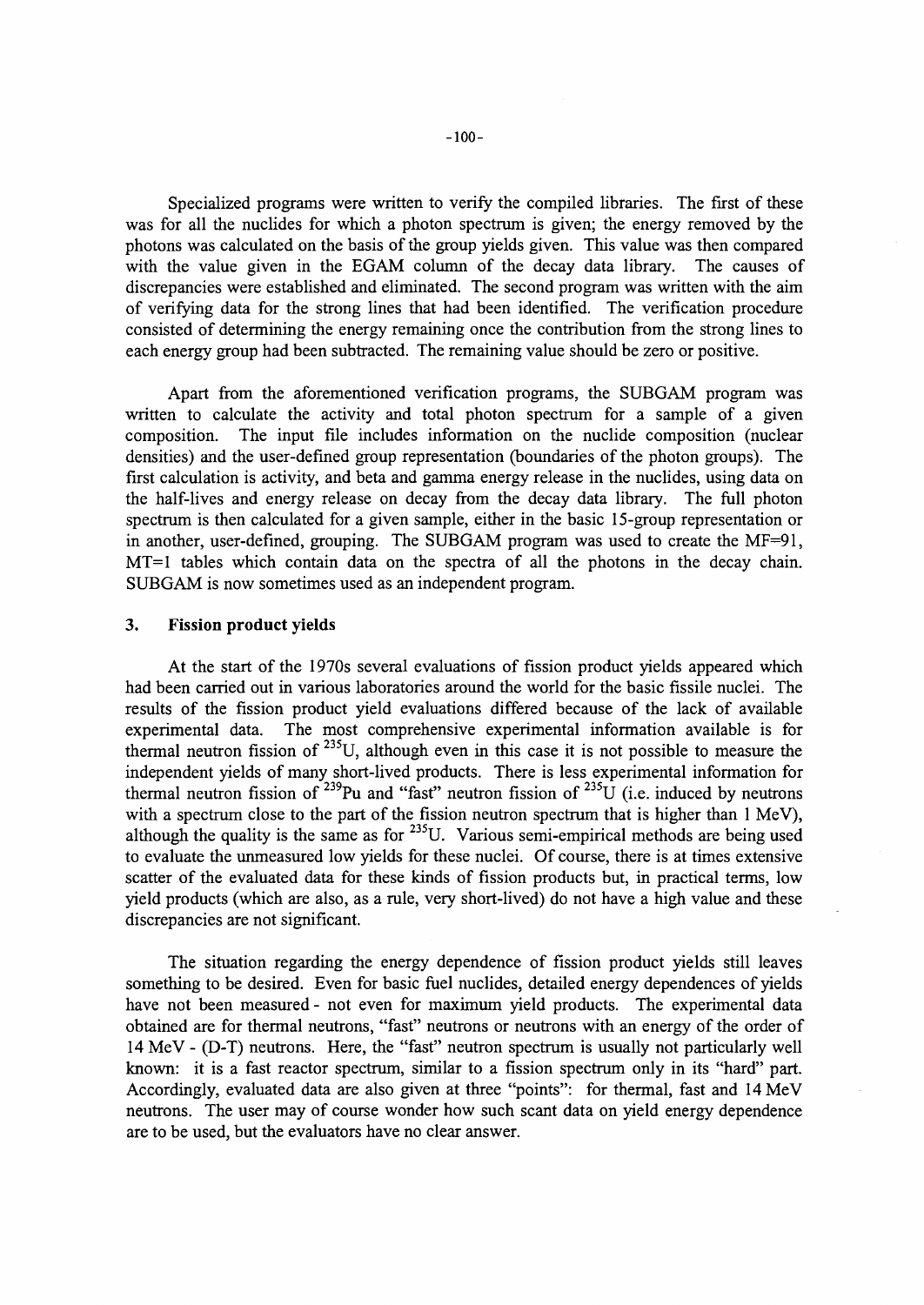There are considerably fewer data on the fission product yields for thorium and  $^{233}$ U, and the available evaluations for minor actinides are based only on semi-empirical methods. The data in these cases are clearly not highly reliable.

The main evaluations of recent years are included in the ENDF/B-6, JENDL3 and JEF2 libraries. We had access only to data from the ENDF/B-6 and JENDL-3.2 libraries. The contents of these libraries is given in Table 3.

| Actinide   |      | ENDF/B-6       | JENDL-3   |              |           |            |      |     |              |     |
|------------|------|----------------|-----------|--------------|-----------|------------|------|-----|--------------|-----|
|            | MAT  | N              | T         | $\mathbf{F}$ | H         | <b>MAT</b> | N    | T   | $\mathbf{F}$ | H   |
| 90-Th-227  | 9025 | 1175           | $+$       |              |           |            |      |     |              |     |
| 90-Th-229  | 9031 | 1196           | $+$       |              |           |            |      |     |              |     |
| 90-Th-232  | 9040 | 1300,1303      |           | $+$          | $+$       | 3905       | 1230 |     | $+$          | $+$ |
| 91-Pa-231  | 9131 | 1223           |           | $+$          |           |            |      |     |              |     |
| 92-U-232   | 9219 | 1195           | $+$       |              |           |            |      |     |              |     |
| 92-U-233   | 9222 | 1223.1215,1207 | $+$       | $+$          | $+$       | 3922       | 1230 | $+$ | $+$          | $+$ |
| 92-U-234   | 9225 | 1228.1211      |           | $+$          | $\ddot{}$ |            |      |     |              |     |
| 92-U-235   | 9228 | 1248.1252,1226 | $+$       | $+$          | $+$       | 3924       | 1230 | $+$ | $+$          | $+$ |
| 92-U-236   | 9231 | 1275.1243      |           | $+$          | $+$       | 3925       | 1230 | $+$ |              |     |
| 92-U-237   | 9234 | 1286           |           | $+$          |           |            |      |     |              |     |
| 92-U-238   | 9237 | 1303.1276      |           | $+$          | $+$       | 3926       | 1230 |     | $+$          | $+$ |
| 93-Np-237  | 9347 | 1239.1232      |           | $+$          | $+$       | 3931       | 1230 |     | $\ddot{}$    |     |
| 93-Np-238  | 9349 | 1260           |           | $+$          |           |            |      |     |              |     |
| 94-Pu-238  | 9434 | 1222           |           | $\ddot{}$    |           |            |      |     |              |     |
| 94-Pu-239  | 9437 | 1228.1224,1204 | $+$       | $\ddot{}$    | $+$       | 3943       | 1230 | $+$ | $+$          | $+$ |
| 94-Pu-240  | 9440 | 1236.1219      |           | $\ddot{}$    | $+$       |            |      |     |              |     |
| 94-Pu-241  | 9443 | 1258.1257      | $+$       | $+$          |           |            |      |     |              |     |
| 94-Pu-242  | 9446 | 1265           |           | $+$          |           | 3946       | 1230 | $+$ |              |     |
| 95-Am-241  | 9543 | 1218.1215,1198 | $\ddot{}$ | $+$          | $+$       | 3951       | 61   | $+$ |              |     |
| 95-Am-242m | 9547 | 1231           | $+$       |              |           |            |      |     |              |     |
| 95-Am-243  | 9549 | 1231           |           | $+$          |           | 3954       | 61   | $+$ |              |     |
| 96-Cm-242  | 9631 | 1186           |           | $+$          |           |            |      |     |              |     |
| 96-Cm-245  | 9640 | 1236           | $+$       |              |           |            |      |     |              |     |
| 98-Cm-249  | 9852 | 1207           | $+$       |              |           |            |      |     |              |     |
| 98-Cm-251  | 9858 | 1237           | $+$       |              |           |            |      |     |              |     |

Table 3. Content of the ENDF/B-6 and JENDL-3 libraries with respect to independent fission product yields

The ENDF/B-6 library contains the evaluation by England and Rider (T.R. England and B.F. Rider, 1992). It includes 60 sets of independent and correspondingly cumulative fission product yields for 36 fissile nuclei. These yields are given for one or more fission neutron energies per nucleus, and in some cases data are also given for spontaneous fission. The number of products in each set varies, but the average number of fission products is roughly 1200. This evaluation included more than 3000 new experimental values.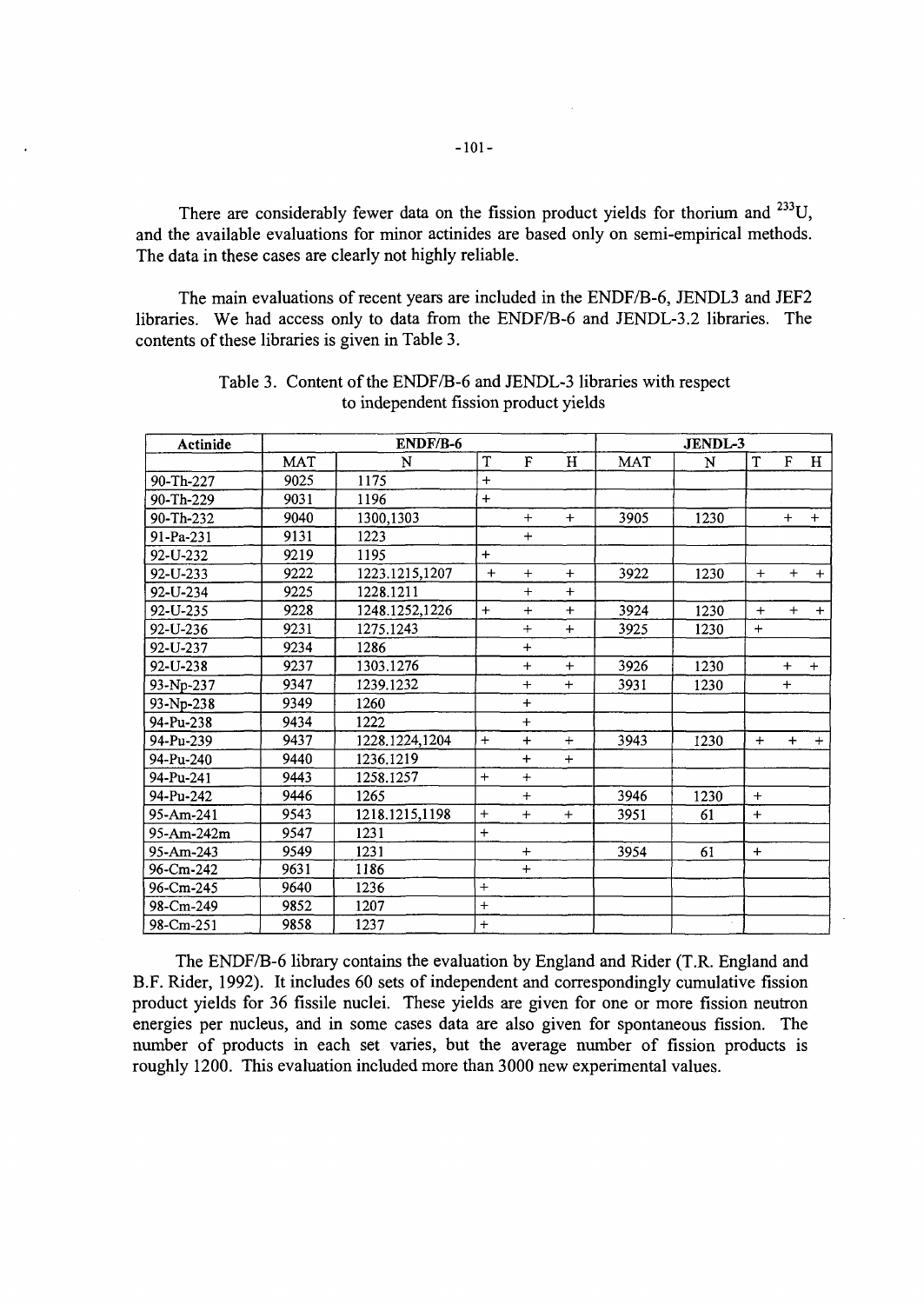The JENDL-3 library includes the earlier evaluation by Rider and Meek (B.F. Rider and M.F. Meek, 1989). Although it has much fewer evaluated sets compared with ENDF/B-6, it does have data on all the main actinides. The yields for some fissile nuclei are given in the energy dependence: for thermal neutrons (0.0253 eV), fast neutrons and neutrons with an energy of 14 MeV. The yield sets for all the nuclei contain the same number of fission products - 1230.

Both libraries use the ENDF/B format, and they are not used to their full extent in calculation programs either in the Russian Federation or abroad. It is common practice to establish program sublibraries of fission product yields on the basis of these data or any other evaluations for use in solving specific tasks and with their own program formats. Therefore, when calculating, analyzing and comparing the results obtained from the various programs, the differences in the fission product yields in the libraries used must always be identified and taken into account. An attempt to overcome this problem was the decision to establish a library of independent fission product yields in the constant set for a wide number of users, i.e. with general purpose comprehensive data.

Analysis of the data from the ENDF/B-6 and JENDL-3.2 libraries showed that there was no reason to give preference to either. It was decided to adopt the data from the ENDF/B-6 library as a basis, since they were more comprehensive, but to standardize the number of products in each set, i.e. 1234. This number includes all the fission products for which data is also given in JENDL-3.2 and several isomers indicated only in ENDF/B-6.

Differences in the fission product sets, for which data are given for various actinides in these libraries, are attributable to products with very small yields and lifetimes. Products not included in the ABBN-93 set, but which figure in the ENDF/B-6 data, were discarded and their yields added to the independent yields of the nearest members of the isomeric chains. Where the nuclide set included in ENDF/B-6 was smaller than that adopted in ABBN-93, the set was supplemented on the basis of data from JENDL-3.2, so that the cumulative yield of the first member of the isomeric chain adopted in ENDF/B-6 (but not the first for the longer chain adopted in ABBN-93) remained the same as in the original ENDF/B-6 library. As regards the fission product radioactive decay schemes, they are practically the same in ABBN-93 as in JENDL-3.2 except for minor corrections made to take the formation of the newly introduced isomers into account, and corrections to several errors detected in the branching ratios.

Fission product yields -  $y_{i,p}^d$  - are given for all the main fuel nuclides, i, for all the significant fission products, p, in the three energy ranges, d. Independent fission product yields are given in the ABBN MF=72 table. The first energy range comprises groups 26 to 8. In this range it is recommended to use the yield values measured at the thermal energy of the neutrons inducing fission. Exceptions are fuel nuclides which are non-fissile or not easily fissile when exposed to thermal neutrons. For these nuclides in the first energy range, it is recommended to use the yields measured on the fission spectrum or spectra close to it. Data for the first range are given in the table with  $MT=1$ .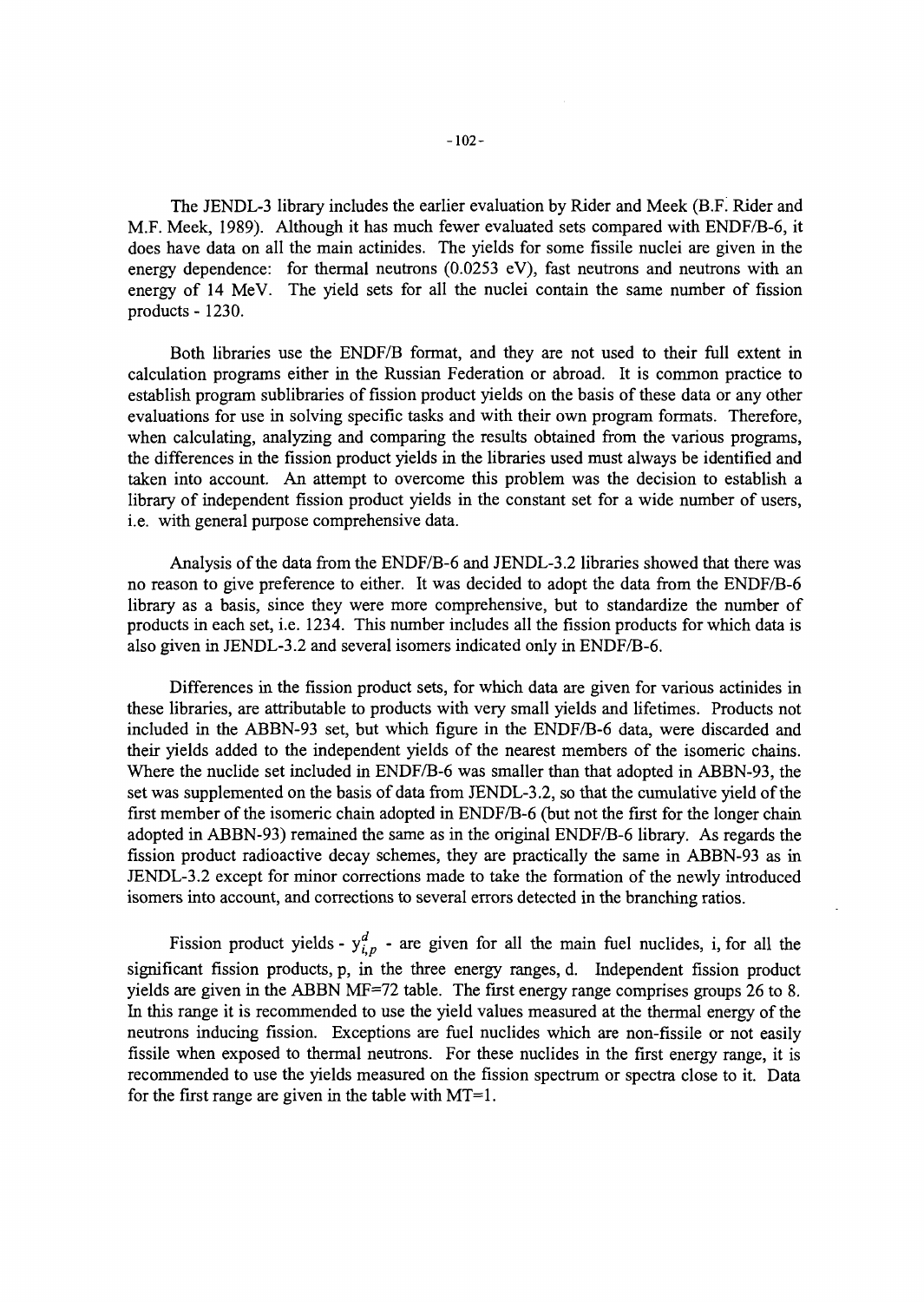The second range comprises the groups 7 to 2 and yields are given only if they differ from those given for the first range. Data for the second range are given in the table with  $MT=2$ .

The third range comprises groups 1. 0 and -1 (i.e. the region above the (n,n'f) reaction threshold). In this range it is recommended to use the yields measured at an energy of 14-15 MeV. If yields in the third range are given for any nuclide, then yields in the first range are intentionally given.

Data for the third range are given in the table with  $MT=3$ . The following default rules are recommended:

- if there are no data for the second range for a given nuclide, data for the first range should be used;
- if there are no data for the third range, data for the second range should be used;  $\overline{a}$ and
- if these data are not available either, data for the first range should be used.

In thermal neutron reactor calculations, fission product yields may be calculated on the basis of data only for the first range: the correction for the difference in yields in the second range in that event is, at most, a few per cent for the yield values even in the minimum region when A=110-120. In the same way (and with even greater justification), data only for the first two ranges can be used in fast neutron reactor calculations. Independent yields are normalized to 2.

Data for the ranges are presented in three files called yield1.tab, yield2.tab and yield3.tab respectively for the fission-inducing neutron energy. Table 4 is a fragment from the start of a file showing thermal neutron yields.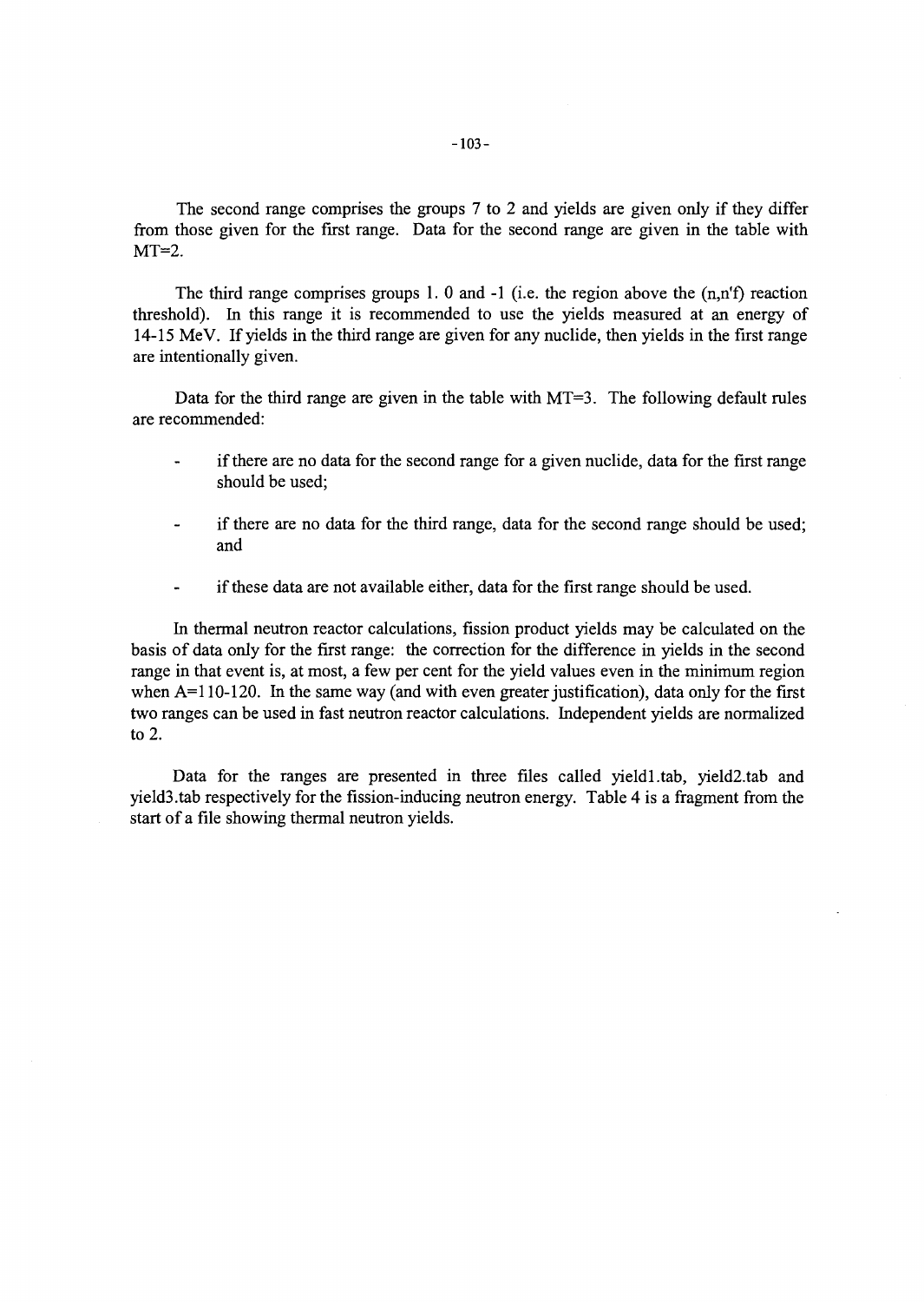Table 4. Fragment of fission product yield

| $NAM = FP$ | BIB=END6                                            | $MF = 72$    | $MT=1$       | $DATA = .95$       |              |              |
|------------|-----------------------------------------------------|--------------|--------------|--------------------|--------------|--------------|
| LV         | $=10$<br>$LT = 1235$                                | $LC=20$      | $LS = 7$     | $LF = (I6,6E11.0)$ |              |              |
| ٠          | Independent fission product yields normalized to 2. |              |              |                    |              |              |
| *IDENT     | lamda                                               | TH-227       | TH-229       | $U - 232$          | $U - 233$    | $U-235$      |
| 902270     | 902290                                              | 922320       | 922330       | 922350             |              |              |
| $*$ A=66   |                                                     |              |              |                    |              |              |
| 230660     | $1.8734 + 02$                                       | 1.3182-18    | 1.2852-18    | 1.0474-14          | 4.1407-19    | 2.1450-19    |
| 240660     | $2.5941 + 00$                                       | 2.5799-14    | 4.9596-14    | 2.0499-10          | 1.6100-14    | 2.1500-14    |
| 250660     | $3.9496 + 00$                                       | 1.1100-11    | 6.1397-12    | 2.1100-7           | 8.7300-12    | 7.5102-12    |
| 260660     | 1.8908-01                                           | 2.6900-10    | 1.7499-10    | 1.1620-5           | 6.7600-10    | 3.3401-10    |
| 270660     | 2.4889-01                                           | 4.9000-10    | 1.0100-10    | 4.3990-5           | $1.2700 - 9$ | 2.9301-10    |
| 280660     | 3.5071-06                                           | 7.4000-11    | 1.8299-11    | $1.4010 - 5$       | 5.3900-10    | 5.1501-11    |
| 290660     | 2.2652-03                                           | 7.2100-13    | 5.1897-14    | $3.1400 - 7$       | 5.3900-12    | 1.4900-13    |
| 300660     | $0.0000 + 0$                                        | $0.0000 + 0$ | $0.0000 + 0$ | 3.8100-10          | $0.0000 + 0$ | $0.0000 + 0$ |
| $*$ A=67   |                                                     |              |              |                    |              |              |
| 240670     | $6.1449 + 00$                                       | 4.0744-15    | 5.0204-15    | 7.6896-12          | 6.0662-15    | 4.0488-15    |

The vast majority of practical applications require calculation of the concentrations of the fission products contained in fuel after the fairly considerable time needed to remove the fuel from the reactor core once irradiation is over. Thus, in calculating fission product concentrations it is expedient to start the chains from the isobar with the maximum Z, for which the decay constant,  $\lambda$ , does not exceed the given  $\lambda_{\text{max}}$ . This isobar becomes, consequently, the "lowest order" member of the chain. It is assumed that before the start of the calculation the program accessing the ABBN tables for data on decay schemes and fission product yields, using the given  $\lambda_{\text{max}}$ , reduces the isobar chains and the independent yield tables, leaving in them only those fission products which are essential for resolving the task (for example, those that may have an influence on the gamma activity of the irradiated fuel after its removal from the reactor core). At the same time, the independent yields of the "lowest order" members of the isobar chains should be replaced with the cumulative yields calculated on the basis of the complete decay schemes given in the MF=71 table.

The data from these three libraries have so far been used in an international test, Ref. [6] to determine the radioactive properties of fresh and spent uranium and MOX fuel. The library of yields has been used for theoretical analysis of the composition of actinide samples after long-term irradiation in the core of a BN-350 reactor, Ref. [7]. All calculations were carried out with the help of the SKALA software package, Ref. [8], using the ABBN-93 libraries as the constant basis, including the decay data and fission product yield libraries described above.